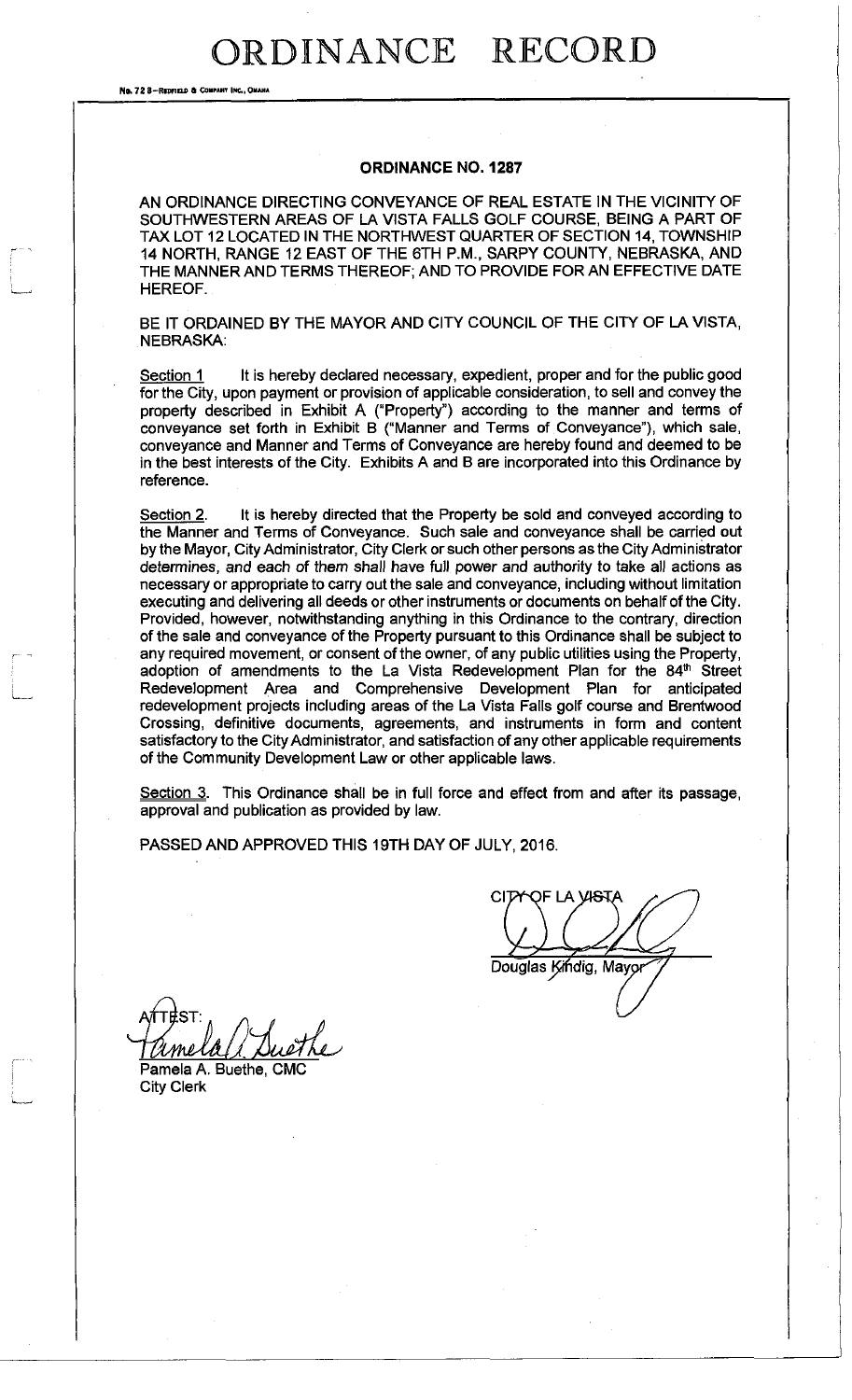No. 728-REDFIELD & COMPANY INC., OMAHA

Ordinance 1287

#### EXHIBIT A

LEGAL DESCRIPTION OF PROPERTY TO BE CONVEYED

A TRACT OF LAND BEING A PART OF TAX LOT 12 LOCATED IN THE NORTHWEST QUARTER OF SECTION 14, TOWNSHIP 14 NORTH, RANGE 12 EAST OF THE 6TH P.M., SARPY COUNTY, NEBRASKA, BEING MORE PARTICULARLY DESCRIBED AS FOLLOWS:

#### TRACT 1:

BEGINNING AT THE SOUTHWEST CORNER OF SAID TAX LOT 12, SAID CORNER ALSO BEING ON THE EAST RIGHT-OF-WAY LINE OF 84TH STREET; THENCE ON AN ASSUMED BEARING OF N02°22'12"E ON THE EAST RIGHT-OF-WAY LINE OF 84TH STREET, 55.20 FEET; THENCE N87°27'28"E, 217.26 FEET; THENCE S57°58'55"E, 96.96 FEET TO A POINT ON THE SOUTH LINE OF SAID TAX LOT 12; THENCE S87°27'28"W ON SAID SOUTH LINE, 301.84 FEET TO THE POINT OF BEGINNING.

SAID TRACT CONTAINS A CALCULATED AREA OF 14,275.29 SQ. FT. OR 0.328 ACRES MORE OR LESS.

A TRACT OF LAND BEING A PART OF TAX LOT 12 LOCATED IN THE NORTHWEST QUARTER OF SECTION 14, TOWNSHIP 14 NORTH, RANGE 12 EAST OF THE 6TH P.M., SARPY COUNTY, NEBRASKA, BEING MORE PARTICULARLY DESCRIBED AS FOLLOWS:

#### TRACT 2:

COMMENCING AT THE SOUTHWEST CORNER OF SAID TAX LOT 12, SAID CORNER ALSO BEING ON THE EAST RIGHT-OF-WAY LINE OF 84TH STREET; THENCE ON AN ASSUMED BEARING OF N87°27'28"E ON SAID SOUTH LINE OF TAX LOT 12, 541.84 FEET TO THE POINT OF BEGINNING; THENCE N58°06'08"E, 112.19 FEET; THENCE N87°27'28"E, 191.50 FEET; THENCE S02°33'02"E, 55.00 FEET TO A POINT ON SAID SOUTH LINE OF TAX LOT 12; THENCE S87°27'28"W ON SAID SOUTH LINE, 289.29 FEET TO THE POINT OF BEGINNING.

SAID TRACT CONTAINS A CALCULATED AREA OF 13,221.81 SQ. FT. OR 0.304 ACRES MORE OR LESS.

SAID TRACTS 1 AND 2 CONTAIN A TOTAL CALCULTATED AREA OF 27,497.10 SQ. FT. OR 0.631 ACRES MORE OR LESS.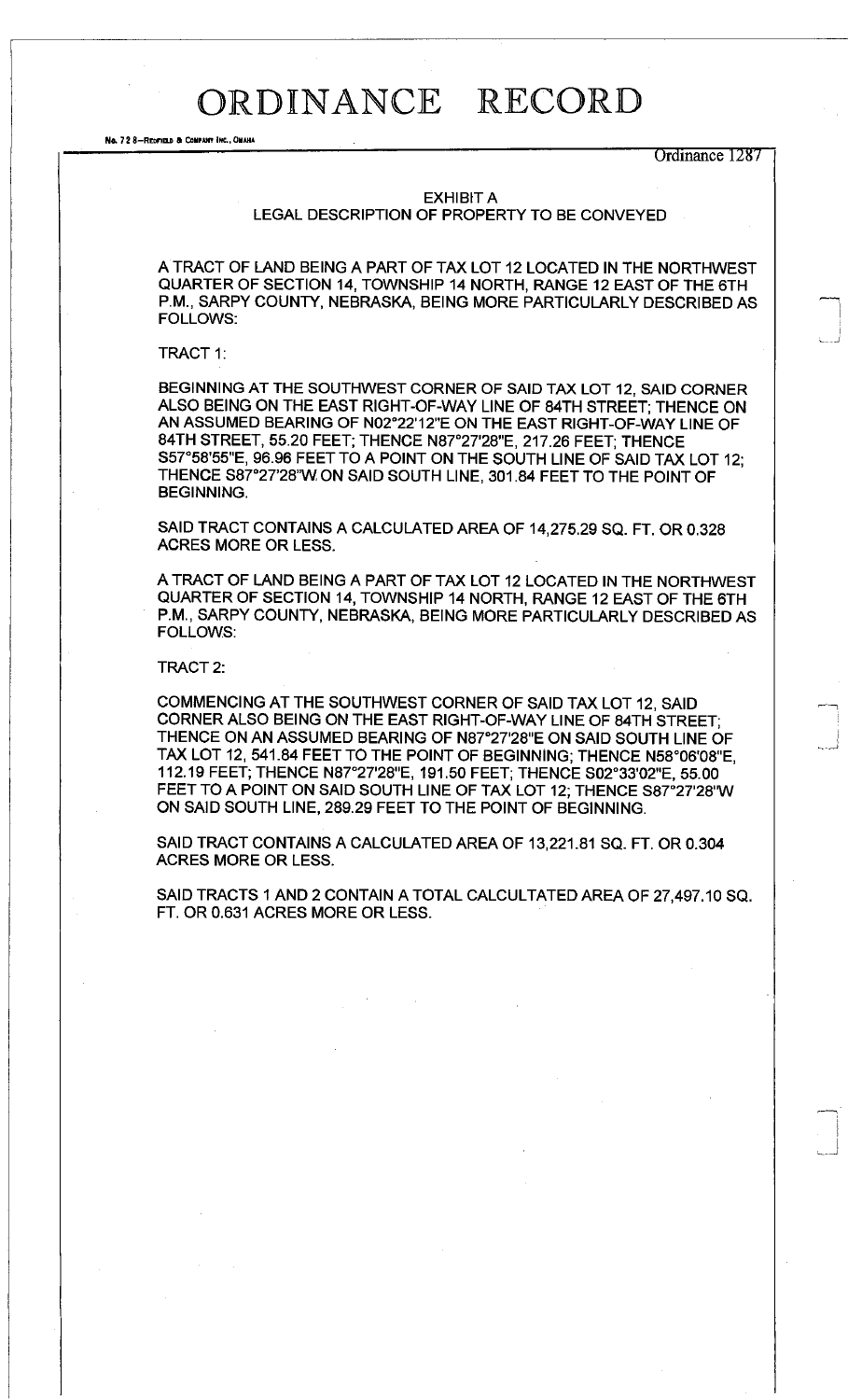No. 72 8-REDFIELD & COMPANY INC., OM

Ordinance 1287

### EXHIBIT B MANNER AND TERMS OF CONVEYANCE

**Manner of Sale:** Deed or other appropriate instrument of conveyance from City.

**Terms of Sale:** 

1) Legal Description:

A TRACT OF LAND BEING A PART OF TAX LOT 12 LOCATED IN THE NORTHWEST QUARTER OF SECTION 14, TOWNSHIP 14 NORTH, RANGE 12 EAST OF THE 6TH P.M., SARPY COUNTY, NEBRASKA, BEING MORE PARTICULARLY DESCRIBED AS FOLLOWS:

TRACT 1:

BEGINNING AT THE SOUTHWEST CORNER OF SAID TAX LOT 12, SAID CORNER ALSO BEING ON THE EAST RIGHT-OF-WAY LINE OF 84TH STREET; THENCE ON AN ASSUMED BEARING OF N02°22'12"E ON THE EAST RIGHT-OF-WAY LINE OF 84TH STREET, 55.20 FEET; THENCE N87°27'28"E, 217.26 FEET; THENCE S57°58'55"E, 96.96 FEET TO A POINT ON THE SOUTH LINE OF SAID TAX LOT 12; THENCE S87°27'28"W ON SAID SOUTH LINE, 301.84 FEET TO THE POINT OF BEGINNING.

SAID TRACT CONTAINS A CALCULATED AREA OF 14,275.29 SQ. FT. OR 0.328 ACRES MORE OR LESS.

A TRACT OF LAND BEING A PART OF TAX LOT 12 LOCATED IN THE NORTHWEST QUARTER OF SECTION 14, TOWNSHIP 14 NORTH, RANGE 12 EAST OF THE 6TH P.M., SARPY COUNTY, NEBRASKA, BEING MORE PARTICULARLY DESCRIBED AS FOLLOWS:

TRACT 2:

COMMENCING AT THE SOUTHWEST CORNER OF SAID TAX LOT 12, SAID CORNER ALSO BEING ON THE EAST RIGHT-OF-WAY LINE OF 84TH STREET; THENCE ON AN ASSUMED BEARING OF N87°27'28"E ON SAID SOUTH LINE OF TAX LOT 12, 541.84 FEET TO THE POINT OF BEGINNING; THENCE N58°06'08"E, 112.19 FEET; THENCE N87°27'28"E, 191.50 FEET; THENCE S02°33'02"E, 55.00 FEET TO A POINT ON SAID SOUTH LINE OF TAX LOT 12; THENCE S87°27'28"W ON SAID SOUTH LINE, 289.29 FEET TO THE POINT OF BEGINNING.

SAID TRACT CONTAINS A CALCULATED AREA OF 13,221.81 SQ. FT. OR 0.304 ACRES MORE OR LESS.

SAID TRACTS 1 AND 2 CONTAIN A TOTAL CALCULTATED AREA OF 27,497.10 SQ. FT. OR 0.631 ACRES MORE OR LESS.

("Property")

2) Consideration to be paid or provided to City: Consideration is anticipated to be receipt by the City of equivalent real property in exchange for public uses to the south, the location and boundaries of which to be determined by survey and subject to approval of the City Administrator; or such other appropriate equivalent consideration as approved by the City Administrator.

3) Method of Payment: Delivery and exchange of deeds or other appropriate instruments of conveyance or equivalent consideration at closing.

4) Closing Date: As parties may agree.

5) Purchaser: La Vista City Centre LLC or its assignee.